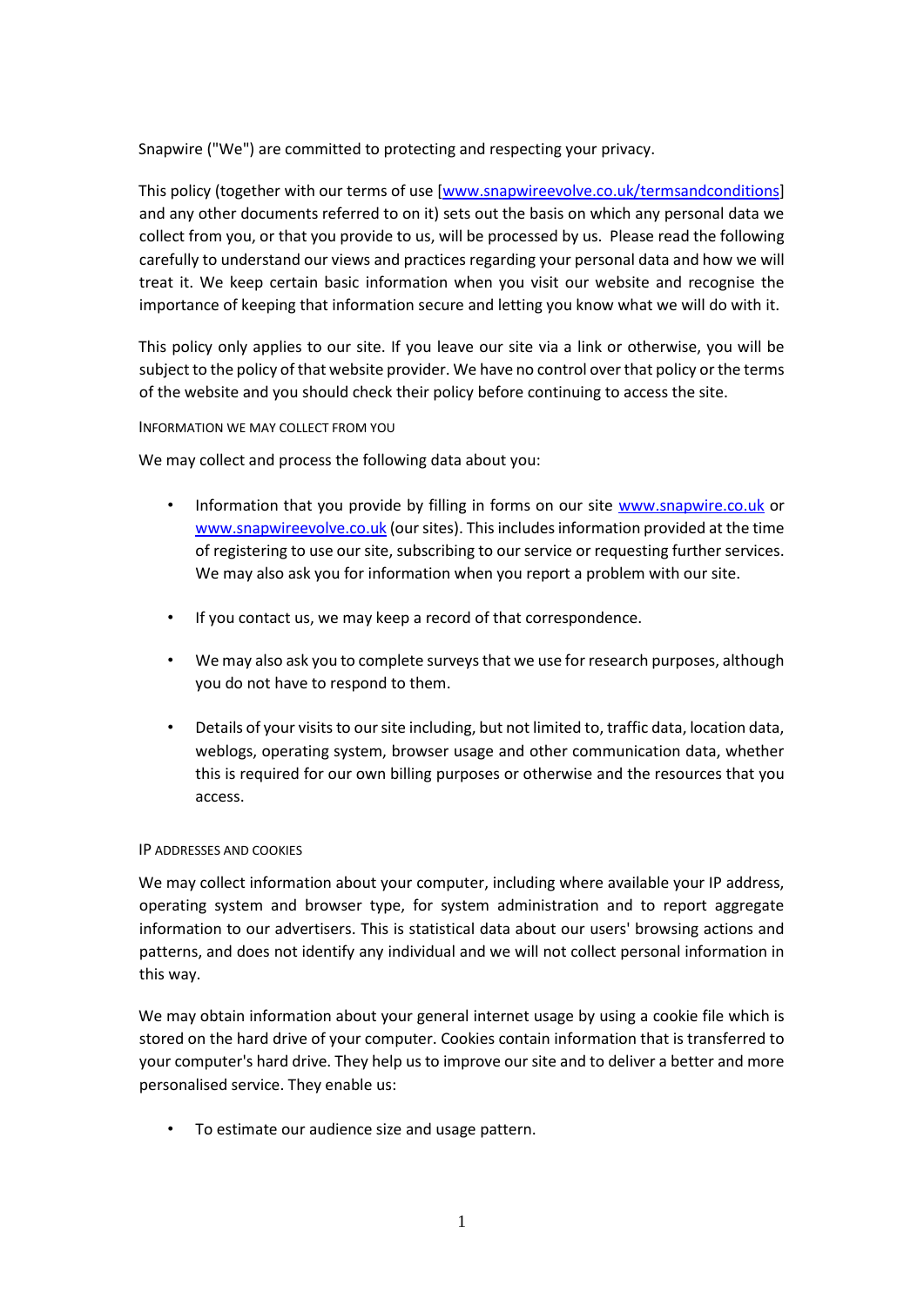- To store information about your preferences, and so allow us to customise our site according to your individual interests.
- To speed up your searches.
- To recognise you when you return to our site.

You may refuse to accept cookies by activating the setting on your browser which allows you to refuse the setting of cookies. However, if you select this setting you may be unable to access certain parts of our site. Unless you have adjusted your browser setting so that it will refuse cookies, our system will issue cookies when you log on to our site.

### WHERE WE STORE YOUR PERSONAL DATA

The data that we collect from you may be transferred to, and stored at, a destination outside the European Economic Area ("EEA"). It may also be processed by staff operating outside the EEA who work for us or for one of our suppliers. Such staff maybe engaged in, among other things, the fulfilment of your order, the processing of your payment details and the provision of support services. By submitting your personal data, you agree to this transfer, storing or processing. We will take all steps reasonably necessary to ensure that your data is treated securely and in accordance with this privacy policy.

*All information you provide to us is stored on our secure servers. Any payment transactions will be encrypted. Where we have given you (or where you have chosen) a password which enables you to access certain parts of our site, you are responsible for keeping this password confidential. We ask you not to share a password with anyone.* 

Unfortunately, the transmission of information via the internet is not completely secure. Although we will do our best to protect your personal data, we cannot guarantee the security of your data transmitted to our site; any transmission is at your own risk. Once we have received your information, we will use strict procedures and security features to try to prevent unauthorised access.

#### USES MADE OF THE INFORMATION

We use information held about you in the following ways:

- To ensure that content from our site is presented in the most effective manner for you and for your computer.
- To provide you with information, products or services that you request from us or which we feel may interest you, where you have consented to be contacted for such purposes.
- To carry out our obligations arising from any contracts entered into between you and us.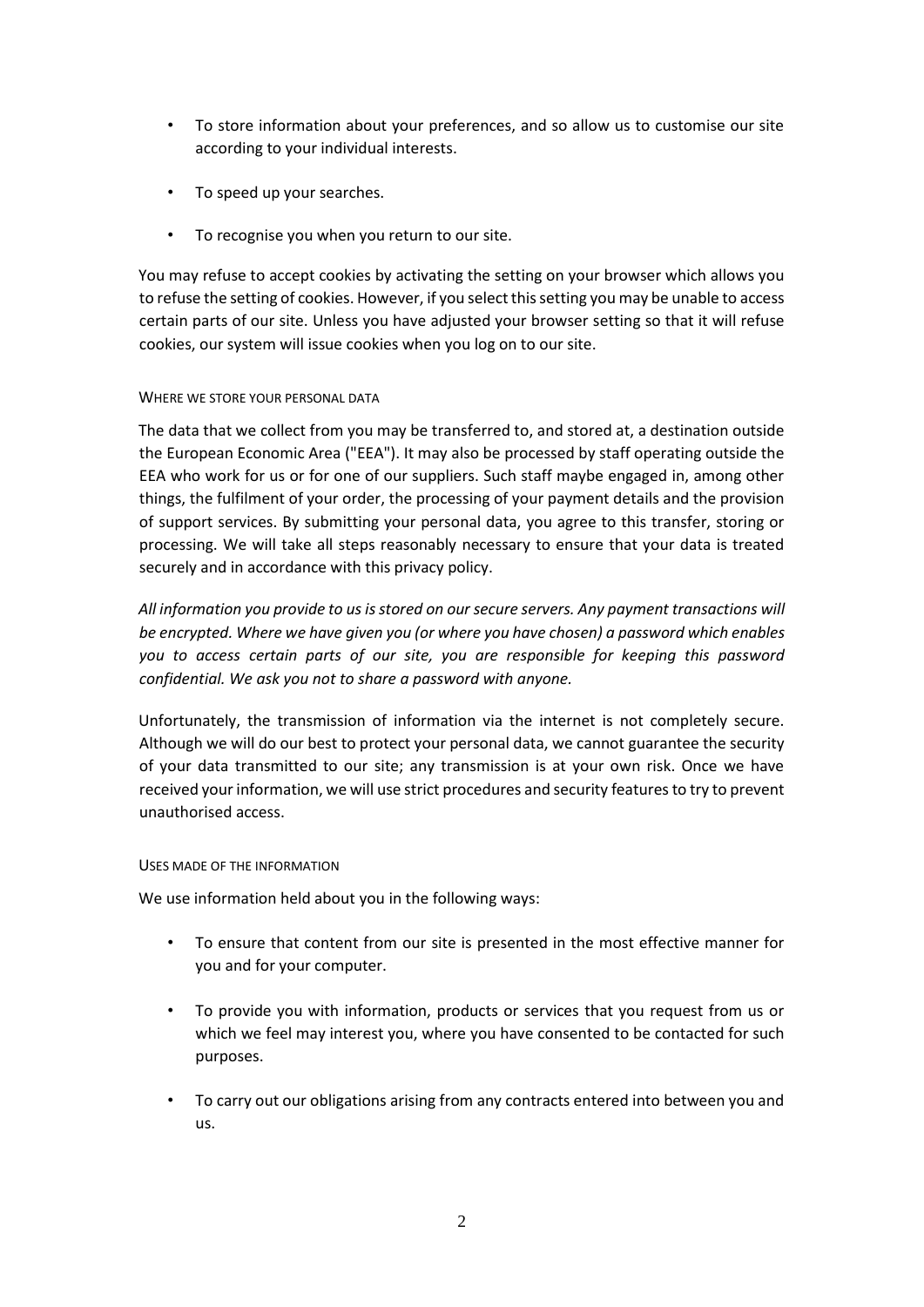- To allow you to participate in interactive features of our service, when you choose to do so.
- To notify you about changes to our service.

*We may also use your data, or permit selected third parties to use your data, to provide you with information about goods and services which may be of interest to you and we or they may contact you about these by [post or telephone].* 

If you do not want us to use your data in this way, or to pass your details on to third parties for marketing purposes, please tick the relevant box situated on the form on which we collect your data.

### DISCLOSURE OF YOUR INFORMATION

We may disclose your personal information to third parties:

- In the event that we sell or buy any business or assets, in which case we may disclose your personal data to the prospective seller or buyer of such business or assets.
- If we are under a duty to disclose or share your personal data in order to comply with any legal obligation, our customers, or others. This includes exchanging information with other companies and organisations for the purposes of fraud protection and credit risk reduction.

# YOUR RIGHTS

You have the right to ask us not to process your personal data for marketing purposes. We will usually inform you (before collecting your data) if we intend to use your data for such purposes or if we intend to disclose your information to any third party for such purposes. You can exercise your right to prevent such processing by checking certain boxes on the forms we use to collect your data. You can also exercise the right at any time by contacting us at Snapwire The Business Terrace, Maidstone, Kent, ME15 6AW.

Our site may, from time to time, contain links to and from the websites of our partner networks, advertisers and affiliates. If you follow a link to any of these websites, please note that these websites have their own privacy policies and that we do not accept any responsibility or liability for these policies. Please check these policies before you submit any personal data to these websites.

# ACCESS TO INFORMATION

Articles 12, 13 and 14 of the GDPR outline the requirements on giving privacy information to data subjects. These are more detailed and specific than in the UK Data Protection Act 1998 (DPA).

Snapwire have endeavoured to provide all information in a concise, transparent, intelligible and easily accessible manner. Your right to contest this can be exercised and any response